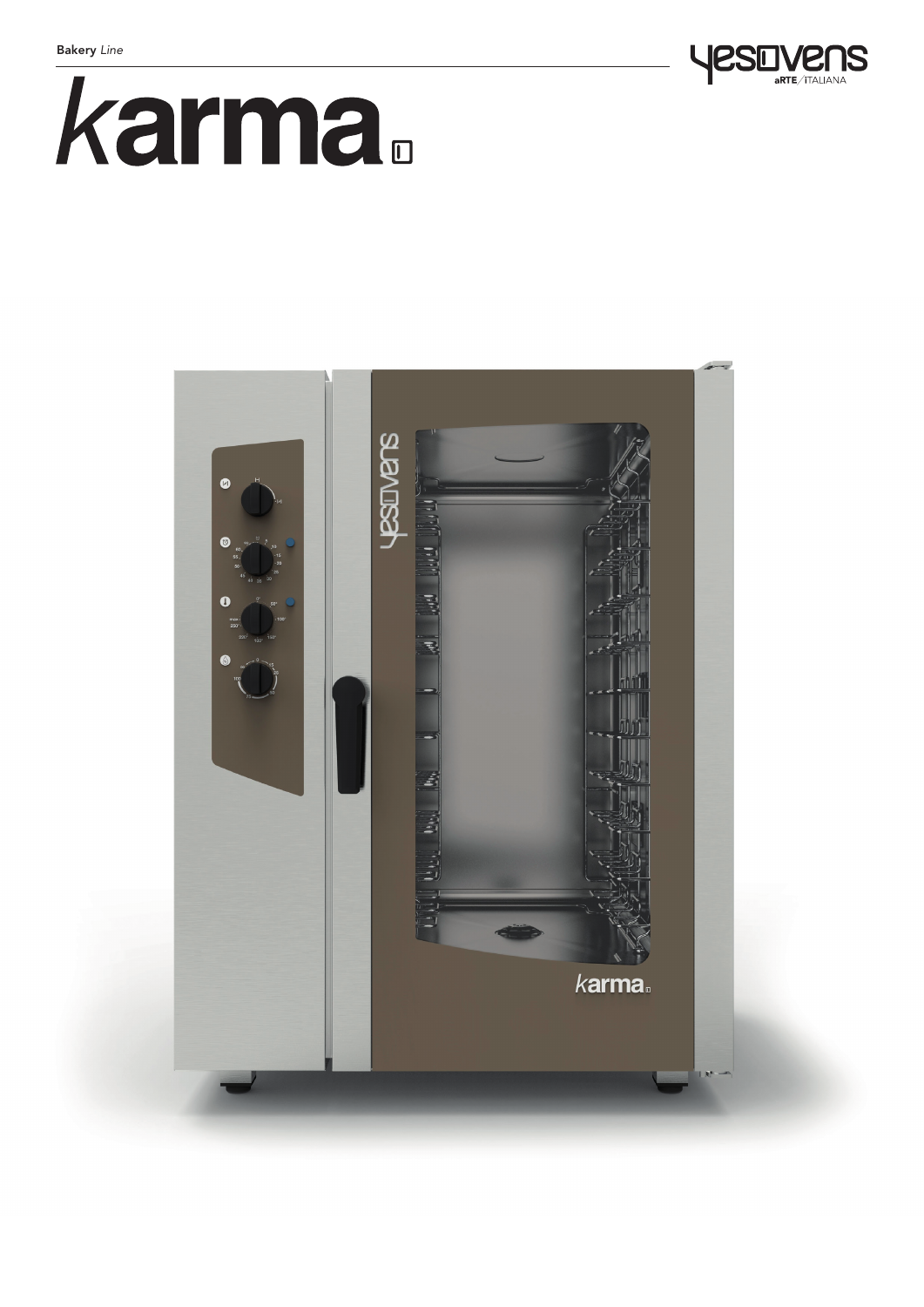

# karma.



| Code model           | YKA6040-6M      |
|----------------------|-----------------|
| Capacity             | 6 trays 600x400 |
| Pitch                | $80 \text{ mm}$ |
| Dimension mm (LxDxH) | 850x890x890     |
| Weight (kg)          | 90 kg           |
| Power                | $11$ kW         |
| Voltage              | 380-415 V / 3 N |
| IP protection level  | IPx4            |



| Code model           | YKA6040-10M      |
|----------------------|------------------|
| Capacity             | 10 trays 600x400 |
| Pitch                | $80 \text{ mm}$  |
| Dimension mm (LxDxH) | 850x890x1170     |
| Weight (kg)          | 127 kg           |
| Power                | 17 kW            |
| Voltage              | 380-415 V / 3 N  |
| IP protection level  | IPx4             |

# Main features

- **□** Convection, combi and steam cooking
- Temperature settable from 30°C to 280°C
- Manual cooking mode
- **□** Manual controls
- Fast steam technology for immediate steam generation
- Humidity release from 0% to 100%
- Manual system for forced extraction of humidity
- Automatic inversion of fans rotation
- 304 stainless steel cooking chamber
- Ergonomic and lightweight handle compliant with HACCP standards
- Frontal structure with screwless system
- Simply-removable control panel
- Simply-approachable right side
- Simply approachable motor compartment
- Integrated humidity collector aisle
- Adjustable feet
- **□** Stackable kit configuration
- Simply-removable rack holder
- Reversible door opening R/L\*
- Double glass door with high thermic insulation and easy inspection with safety fan stop system when the door is open
- Halogen inner lamps in the cooking chamber
- $\square$  Cooling fan for components protection

\* Optional only at the order placement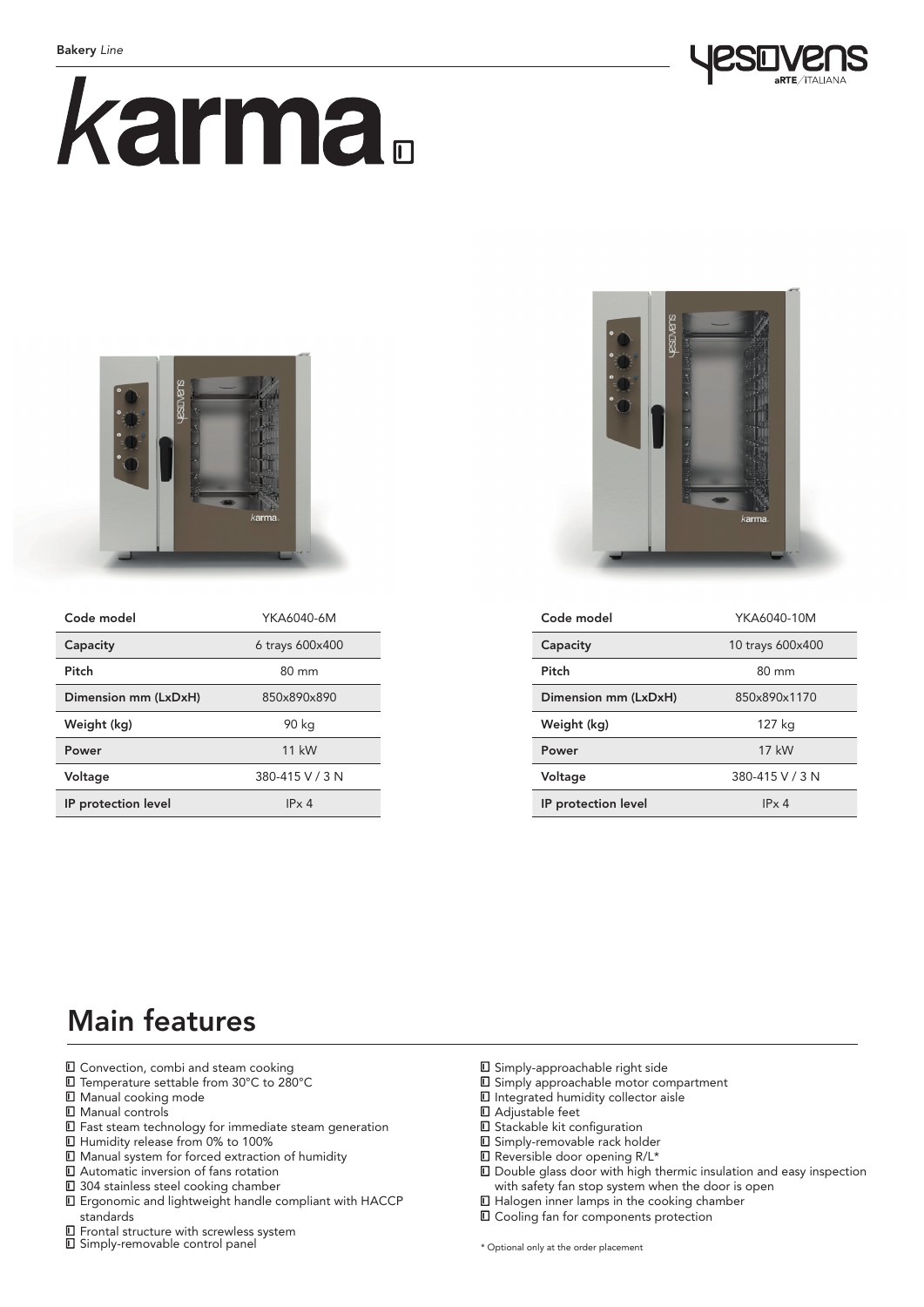# karma

|                                  | <i>karma</i> .<br>Code model                                                                                                                                                                                                                                                                                                                                                                                                                                                                               | YKO6040-6M           | YKO6040-10M                                                                                    |
|----------------------------------|------------------------------------------------------------------------------------------------------------------------------------------------------------------------------------------------------------------------------------------------------------------------------------------------------------------------------------------------------------------------------------------------------------------------------------------------------------------------------------------------------------|----------------------|------------------------------------------------------------------------------------------------|
| Equipment unit                   | Capacity<br>Pro unit (full optional)<br>Lite unit                                                                                                                                                                                                                                                                                                                                                                                                                                                          | 6                    | 10                                                                                             |
| Cooking type                     | Classic unit<br>Convection, combi and steam cooking<br>Convection, combi and steam cooking with fixed time or core probe function<br>Convection, combi and steam cooking with fixed time or core probe function (mono-point core probe optional)<br>Convection, combi and steam cooking with fixed time or core probe function (multi-point core probe optional)<br>ACT technology (advanced clima technology) with energy conservation thanks to the automatic climate regulation                         | $_{\textstyle\odot}$ |                                                                                                |
| Temperature                      | Temperature settable from 30°c to 280°c                                                                                                                                                                                                                                                                                                                                                                                                                                                                    |                      |                                                                                                |
| Cooking mode                     | Manual cooking mode<br>Programmed cooking mode<br>Automatic cooking mode                                                                                                                                                                                                                                                                                                                                                                                                                                   |                      |                                                                                                |
| Recipes memory                   | Data storage for the saving programs (99)<br>Pre uploaded YESRECIPES book divided into categories<br>MYCOOKBOOK for saving programs into customizable folders<br>Rapid display of free and in use positions                                                                                                                                                                                                                                                                                                |                      |                                                                                                |
| Cooking phases                   | 5 cooking phases per program<br>10 cooking phases per program<br>HOLD function at the end of the cooking                                                                                                                                                                                                                                                                                                                                                                                                   |                      |                                                                                                |
| Pre-heating                      | Manual or automatic pre-heating mode settable up to 280°c<br>Manual or automatic pre-heating mode settable up to 300°c                                                                                                                                                                                                                                                                                                                                                                                     |                      |                                                                                                |
| Oven interface                   | Manual controls<br>Multi-function digital display<br>Multi-function digital display with YesClima function<br>10" multilingual touchscreen display                                                                                                                                                                                                                                                                                                                                                         | $\circledcirc$       |                                                                                                |
| Peripheral devices               | Click&Share function to save recipes with your cover images<br>USB interface for data uploading and downloading (HACCP data also)<br>Configuration for integrated WIFI connection                                                                                                                                                                                                                                                                                                                          |                      |                                                                                                |
| Modifications and<br>display     | Possibility to modify cooking parameters during the cycle in operation<br>Instant display of set cooking parameters<br>Instant display of the set-up cooking program<br>Alarms display with autodiagnosis system                                                                                                                                                                                                                                                                                           |                      |                                                                                                |
| Special cycles                   | Delta T special cooking cycle<br>Time's Up special cycle for synchronized cookings<br>Cook&Go special cycle for simultaneous cookings<br>Rapid cooking chamber cool-down special cycle<br>Regeneration special cycle<br>Proofing special cycle<br>Special cycle time extension at the end of the cooking process<br>Rapid cancellation of memorized recipes                                                                                                                                                |                      |                                                                                                |
| Humidity and<br>steam generation | Manual humidity supply function<br>Humidity release from 0% to 100%<br>FastSteam technology for immediate steam generation<br>YesSteam technology for steam generation with high-efficiency steamer                                                                                                                                                                                                                                                                                                        | $_{\textstyle\odot}$ | ⋒                                                                                              |
| Humidity extraction              | Manual system for forced extraction of humidity<br>Programmable FCS technology (fast chimney system) for forced extraction of humidity<br>Automatic SCS technology (smart chimney system) for forced extraction of humidity                                                                                                                                                                                                                                                                                | ◉                    |                                                                                                |
| Heat supply                      | Mono-fan heat supply system<br>Multi-fan heat supply system                                                                                                                                                                                                                                                                                                                                                                                                                                                | $\circledcirc$       |                                                                                                |
| Fans speed                       | Special ventilation SOFT-BAKING<br>Settable ventilation speeds (3) with automatic inversion of fan rotation<br>Settable ventilation speeds (7) with automatic inversion of fan rotation<br>Special ventilation pulse speed with automatic inversion of fan rotation                                                                                                                                                                                                                                        |                      |                                                                                                |
| Cooking chamber                  | 304 stainless steel cooking chamber<br>304 stainless steel molded cooking chamber<br>316 stainless steel molded cooking chamber                                                                                                                                                                                                                                                                                                                                                                            | $\circledcirc$       | $\odot$                                                                                        |
| Oven structure                   | 304 stainless steel control panel structure<br>Frontal structure with screwless system<br>Simply-removable control panel<br>Simply-approachable right side<br>Simply-approachable motor compartment<br>Integrated humidity collector aisle<br>Double chimney<br>Mono-point core probe with external link to the cooking chamber<br>Multi-point core probe with external link to the cooking chamber<br>Integrated syphon<br>Adjustable feet<br>Stackable kit configuration<br>Simply removable rack holder | $\bullet$            | $\circledcirc$<br>◉<br>$\circledcirc$<br>$\odot$<br>$_{\odot \odot}$<br>$\bullet$<br>$\odot$ o |
| Door                             | Simply removable tray holder<br>Ergonomic and lightweight handle compliant with HACCP standards<br>Reversible door opening R/L (optional only at the order placement)<br>Double glass door of easy inspection with high thermic insulation                                                                                                                                                                                                                                                                 |                      | $\bullet$<br>$\bullet\bullet$<br>$\bullet$                                                     |
| Lighting                         | Halogen inner lamps in the cooking chamber                                                                                                                                                                                                                                                                                                                                                                                                                                                                 |                      | $\bullet$                                                                                      |
| Security<br>Washing              | Cooling fan for components protection<br>Safety fanstop when the door is open<br>Manual external shower<br>Retractable shower<br>Automatic washing system with monocomponent YesClean (4+1 cycles)<br>Loading detergent function for checking the washing system status<br>Integrated monoproduct tank (YesClean)                                                                                                                                                                                          |                      | $\circledcirc$<br>$\odot$<br>$\odot$ $\odot$<br>$\odot$                                        |
|                                  | Integrated monoproduct tanks (YesClean and YesCal)<br>Standard: · Optional: • ·                                                                                                                                                                                                                                                                                                                                                                                                                            |                      |                                                                                                |